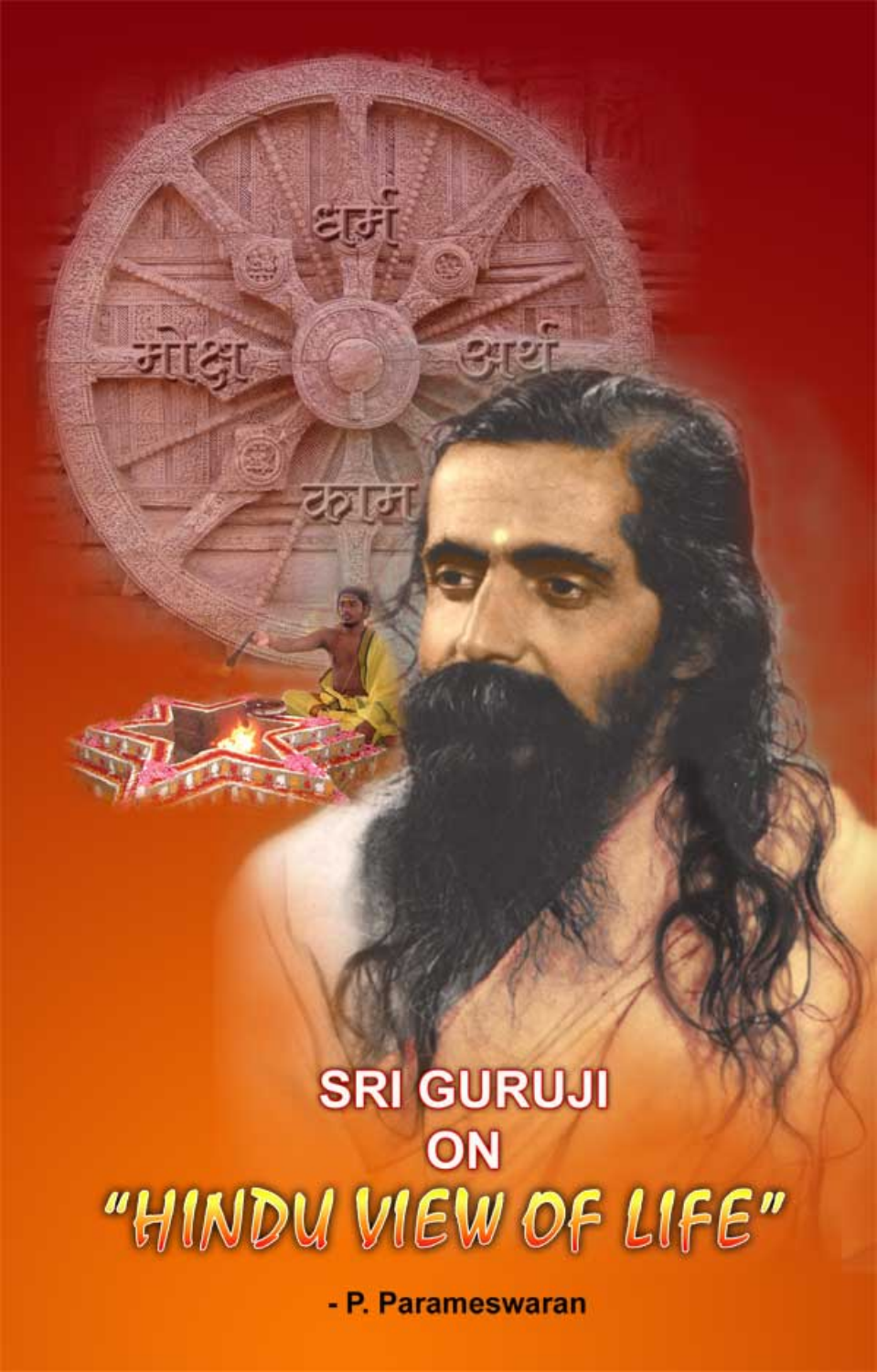# **SHRI GURUJI ON "HINDU VIEW OF LIFE"**

# **P. Parameshwaran**

### **1. The Authentic Voice**

Sister Nivedita in her foreword to the Complete works of Swami Vivekananda wrote in the year 1906, "What Hinduism needed, amidst the general disintegration of the modern era, was a rock where she could lie at anchor, an authoritative utterance in which she might recognize herself. And this was given to her, in these words and writings of the Swami Vivekananda" (page ix - Introduction - The Complete works of Swami Vivekananda Vol I). More or less in the same words could be described the message that Shri Guruji gave to his countrymen during the three decades of his Sarsanghachalakship of the RSS. Like Swami Vivekananda, Shri Guriji's ideas have come down to us mostly through the lectures he delivered and the letters he wrote on innumerable occasions. He neither had the time nor the inclination to sit down and write any book as such, though his skill, ability, scholarship and mastery over language for the task were unquestionable. To the question why in spite of his thorough knowledge of history, he did not write down a book on history, Shri Guruji's reply was typical. "We are here to make history. It is for others to write." In his endless travels, and meetings with people from all strata of society – rich and poor, intellectuals and illiterate – and in his almost daily lectures and discourses, Shri Guruji dealt with every aspect of life, both in their practical and philosophical dimensions. He was eminently qualified for such a daunting job.

These viewpoints have a unique significance. They are not mere philosophical treatises. Shri Guruji was not just an academic philosopher. No doubt, he had mastered the crux and complexities of the Hindu philosophy. But, as a down-to-earth, practical leader of men, guide and philosopher of a multi-faceted countrywide movement, he had tested his philosophical wisdom by experience and experiment in his every day life and contact. He never lost touch with concrete situations and burning problems. As such, his viewpoint, while remaining deeply rooted in the Hindu spiritual tradition, had intense practical relevance.

But, Shri Guruji never got stuck up in the problems and travails of the immediate present. Though he never failed to give practical guidelines for the immediate problems of the organizations and the Hindu society, he had always kept a long-term perspective and never swerved from the national and the spiritual angle. Even while guiding politicians who approached him for advice, Shri Guruji never counseled expediency or unprincipled compromise. He belonged to the tradition of the Rishis who were the safe custodians of unerring wisdom.

All this was possible because he lived and worked during what could be termed a Yuga Sandhi. He belonged as much to the glorious traditions of the past as to the future with its immense possibilities. He was born into a family tradition enriched itself by rigorous and austere religious practices. His parentage left a deep and indelible impress of uncompromising spiritual values, of strict and rigorous adherence to religious practices and observances. His education at the most famous university – Benares Hindu University – where the atmosphere was throbbing with the living presence of Mahamana Malaviyaji molded him in a manner not possible elsewhere. The rare privilege to come under the spiritual magnetism of Swami Akhandanandaji, a direct disciple of Shri Ramakrishna Paramahamsa and the Gurubhai of Swami Vivekananda, gave Shri Guruji a unique opportunity to nourish his in-born spiritual tendencies to the fullest extent. To add to all these, Shri Guruji came into intimate contact with Dr. Hedgewar who was the very personification of dedication to Hindu nation. The touch of Dr. Hedgewar gradually transformed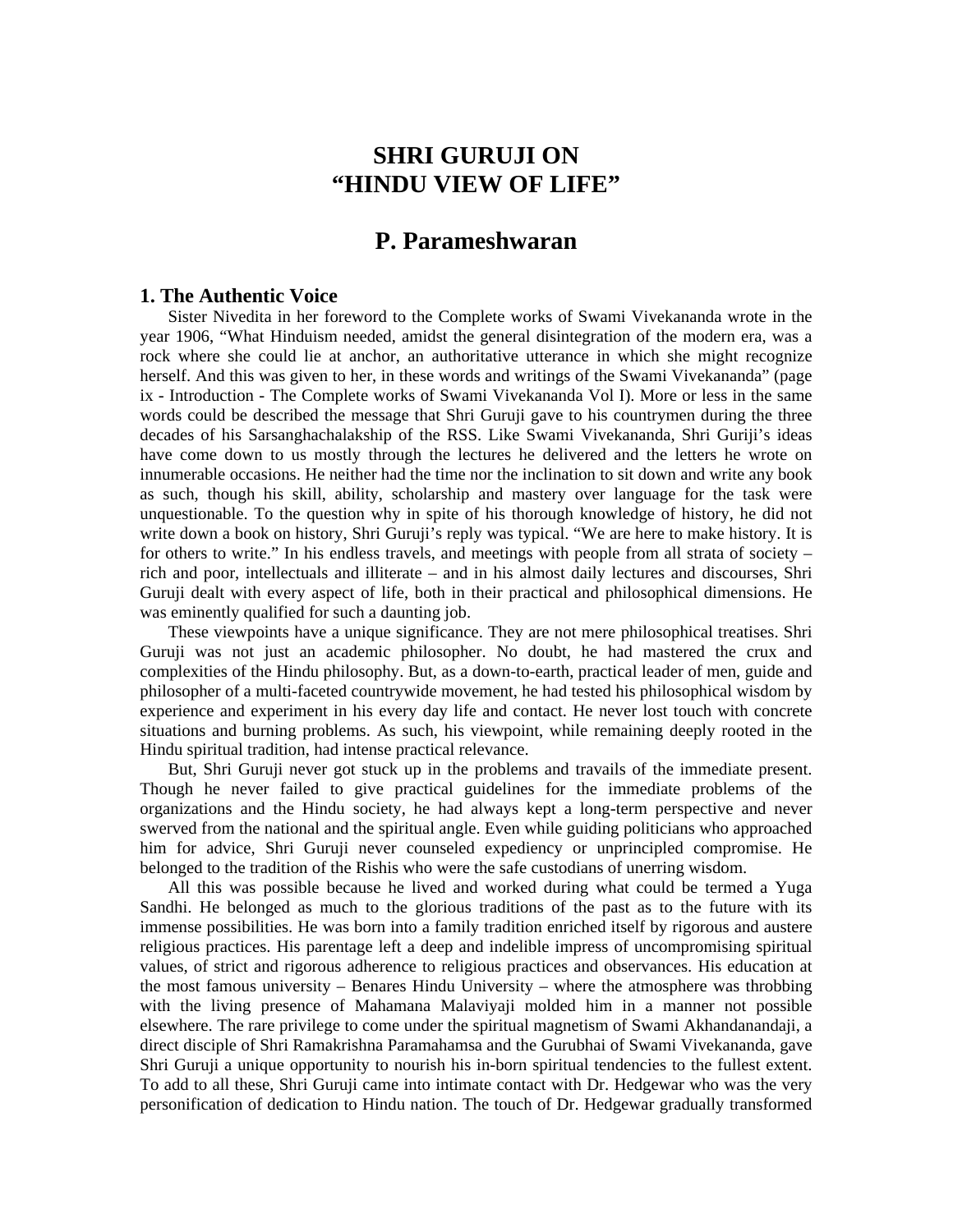and finally decided the direction of Shri Guruji's momentous life. In him, we find a blending of the influences of the life and teachings of Swami Vivekananda and Shri Aurobindo and also Lokamanya Tilak, the father of Indian unrest. This was a rare combination pregnant with tremendous possibilities. As Guruji's life unfolded through its various stages, the world witnessed the presence of an organizer, a transformer, a philosopher and a prophet, all rolled into one. Shri Dattopant Thengadi with his intuitive perception described Shri Guruji as "The great sentinel". With genuine poetic inspiration Shri Thengadiji sang the glory of Shri Guruji in the following couplets.

O Mighty master! To the tune of Thy finger The oceans dance and the mountains move Crowns are raised and melted down Thou art supreme, - Here and Above. (… p5, The Great Sentinel)

#### **2. The Mission**

The mission, the destiny, entrusted to Shri Guruji as the head of the Rashtriya Swayam Sevak Sangh was to bring about national regeneration. This required a restatement of the tenets and practices, views and objectives of Sanatana Dharma in terms of the new Yuga Dharma, in a manner both intelligible and applicable to the modern generation. Moreover, this had to be done in the context of the emerging world situation. No country, much less an important one like Bharat, could live in isolation. The way Bharat shaped itself was of critical relevance to the shaping up of the world. Shri Guruji knew it only too well. Though his prime concern was national resurgence and reconstruction, Shri Guruji knew that Bharat had a global role to play. The international situation that presented itself at that time was one of great peril. There seemed to be no option left before the world. It was in the grip of two conflicting systems and ideologies – capitalism and communism - locked in a no holds barred combat, each claiming to be the sole custodian of a world redeeming philosophy and a model for humanity.

Many people falsely believed that the Hindu regeneration movement had nothing to offer to mitigate the distress or to resolve the dilemma faced by the world. To them, the approach of Shri Guruji was based on narrow Hindu sectarianism whereas the situation demanded an alternate worldview, which could provide hope and cheer for the future of all humanity.

Shri Guruji unambiguously stated that much before capitalism and communism were even thought of, our forefathers in India had been thinking about the whole world and its all-round welfare. The prayer on their lips was "Lokassamasta Sukhino Bhavantu". Let the whole world be happy. While the west based its philosophy on principles of competition and conflict, and envisaged survival only for the fittest, the Hindu paradigm visualized the entire world as one family. The highest that the west could promise was the greatest good of the greatest number. Bharat wanted to ensure that every one however small or insignificant had a proper and worthy place in the scheme of life. According to Shri Guruji, the different western views were incapable of offering a way of life, wherein not only human beings but also the entire creation will find a safe and secure place to occupy. This is inherent in their philosophy whether it is capitalist or communist. Both are compartmental and not comprehensive, because they are based on gross materialistic approach. Neither capitalism, nor communism that came as a reaction to the capitalism, could provide a lasting and peaceful solution because both were essentially materialistic. It was only the Hindu approach based on a spiritual view of things that could provide the real alternative. Spirituality does not compartmentalize. It does not reject material needs and requirements of man. It only locates and evaluates them in the total context. It gives a new view and vision of life, which includes both material welfare and spiritual enlightenment. Materialism does not ensure full growth of man. It indeed dwarfs him by abolishing the spiritual dimension altogether. For the materialist, whether a capitalist or a communist, man is essentially a body with or without a soul whereas spirituality envisages man as an embodied Divine spark or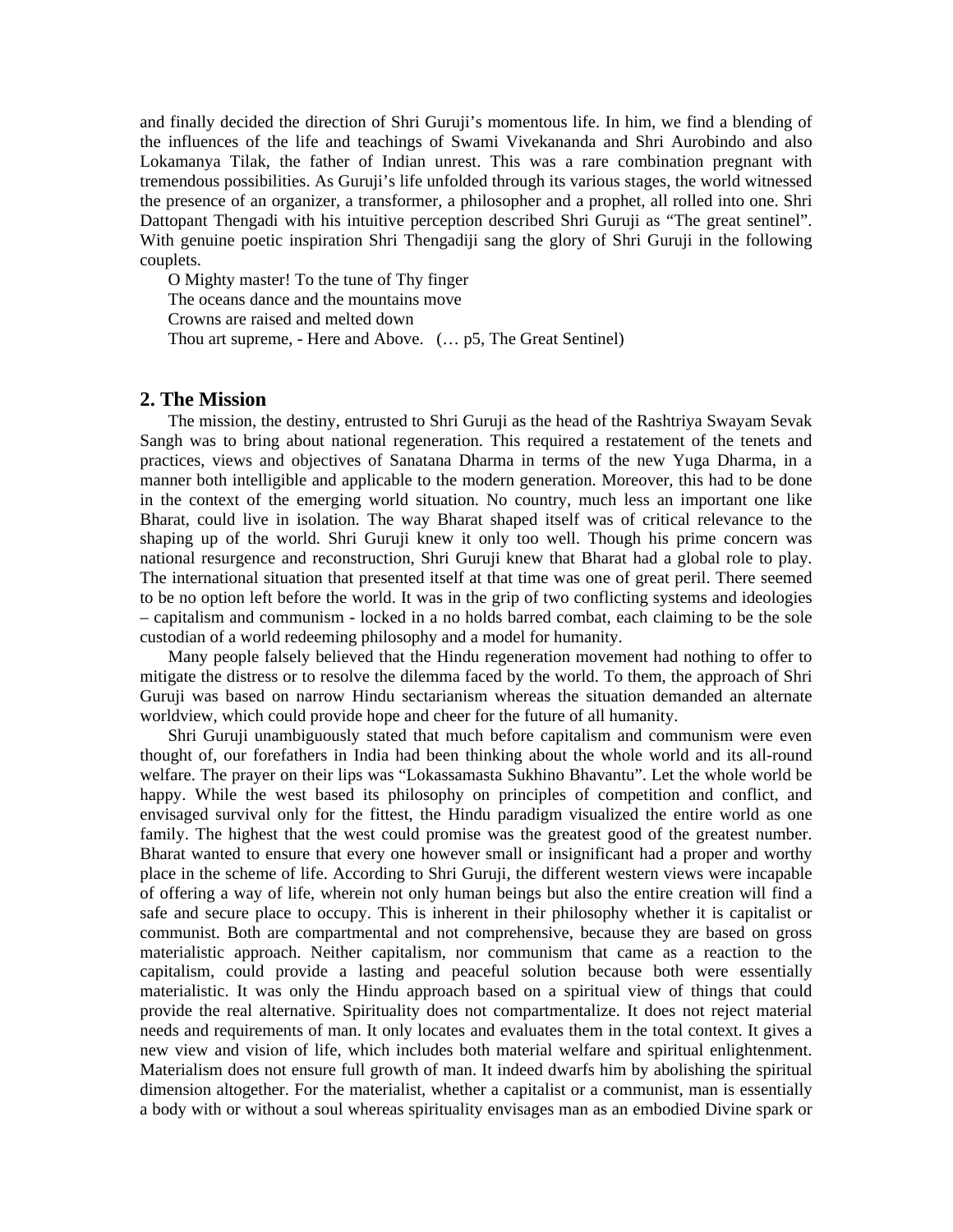soul. It encompasses both the aspects and envisages a perfect or an integral man. Shri Guruji called him 'Poorna Manav'. This concept of 'Poorna Manav', which Shri Guruji invoked, was the cornerstone of the philosophy of integral humanism elaborately propounded by Pandit Deendayal Upadhyaya. "Integral humanism" was indeed a restatement of the Hindu social philosophy based on Sanatana Dharma in the context of the present situation which is posited not merely as another alternative or just a Third Way but as the real way ahead for humanity sandwiched between capitalism and communism in those days.

# **3. Not by Materialism Alone**

Shri Guruji was of the firm view that neither communism nor capitalism could ever unite the world. The reason he gave is fundamental. Materialistic philosophy which considers man as basically a physical animal and which considers the fulfillment of material desires and wants as the supreme need of man can only generate competition and conflict and not Unity and Harmony. The reason is simple. At the material plane, there is only diversity and difference. They foster concepts of separatism and exclusivism. For people who see only at the level of material reality there is nothing that unifies or integrates. There is no reason why they should think of cooperation. It is only when we look beneath the apparent diversities that we come to realize that there is an underlying unity though subtle which unites all these gross entities into one integrated whole.

Shri Guruji stated:

"From the materialist point of view we are all gross entities, each separate and exclusive in itself, who can have no bonds of mutual affinity or affection. There can also be no inner restraint in such beings, which can make them control their selfishness from running amuck in the interest of the humanity as a whole.

"After all, any arrangement evolved for achieving world welfare can be fruitful only to the extent the men behind them would mould their individual and national conduct in tune with the welfare of humanity. Without that supreme urge, any scheme, however good its purpose may be, will only provide one more alluring mask for the aggrandizement of power-drunk nations. That has been the uniform verdict of history right up to the present times.

"Our ancient Hindu philosophers, therefore, had turned their gaze to a plane higher than materialism. They delved deep into the mysteries of the human soul, well beyond the reach of material science, and discovered the Ultimate Reality which pervades all Creation, the one great common principle present in all beings whatever the name we may give it - Soul, God, Truth, Reality or Nothingness. It is the occasional realization of this common entity that inspires us to strive for the happiness of others. The 'I' in me, being the same as the 'I' in the other beings, makes me react to the joys and sorrows of my fellow living beings just as I react to my own. This genuine feeling of identity born out of the community of the inner entity is the real driving force behind our natural urge for human unity and brotherhood. Thus it is evident that world unity and human welfare can be made real only to the extent mankind realizes this common Inner Bond which alone can subdue the passions and discords stemming from materialism, broaden the horizon of the human mind and harmonize the individual and national aspirations with the welfare of mankind."

Shri Guruji was of the considered view that the Bharateeya system was the only one which ensured individual freedom without compromising social development "The West relies on two systems: democracy and communism. Democracy, as we see, has led to the growth of selfishness and set up man against man. There is no peace to man. Spirituality has no chance to grow there. The self-praise and the condemnations of others, which are normally indulged in during elections, kill spirituality.

Communism on the other hand has led to the regimentation of mind; it destroys the individuality of man. But man is not a mere animal to be content with eating and procreating. He has an urge, which goes beyond that, which cannot be met merely by the material things.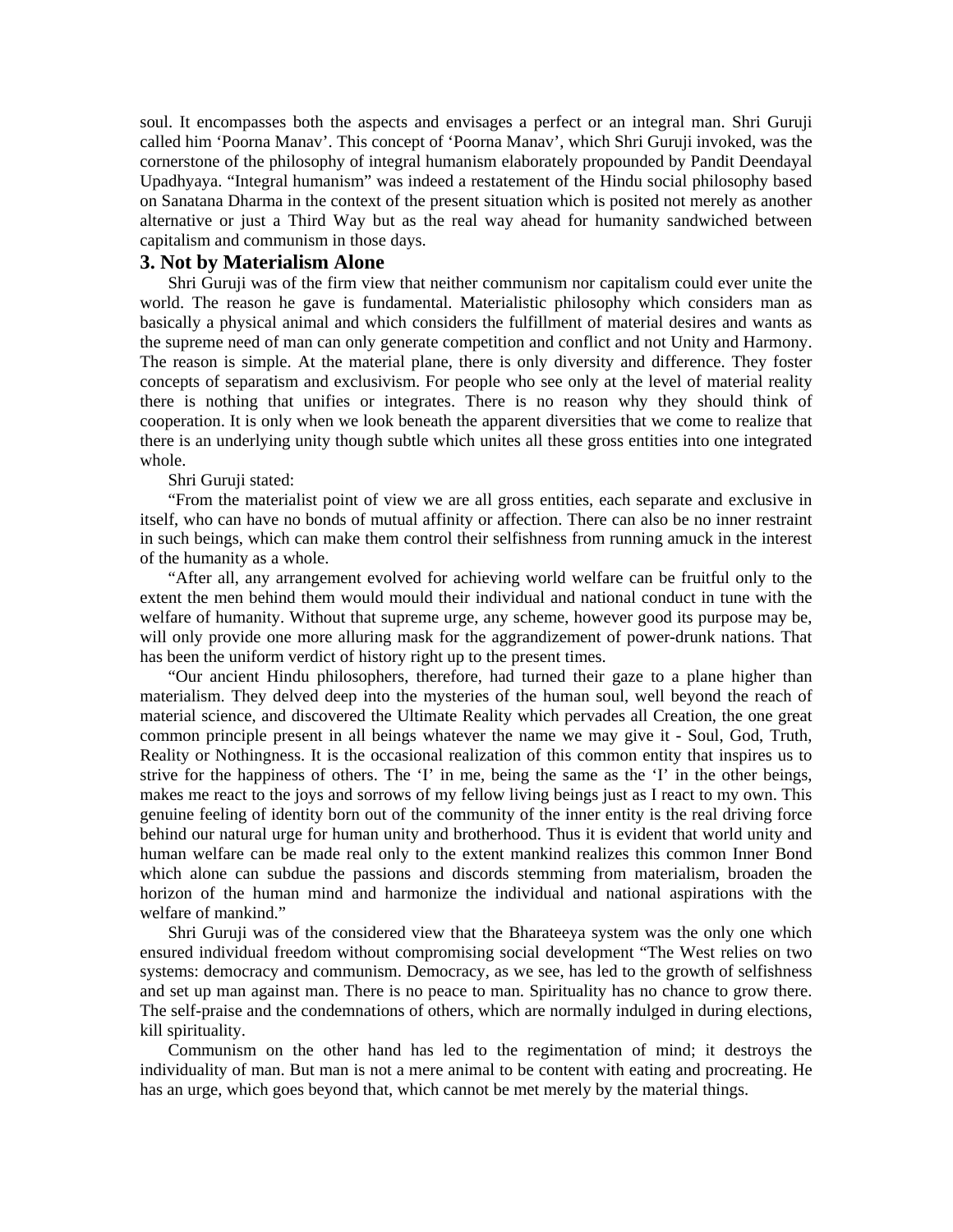In our system individual liberty and social solidarity were both ensured. The individual was freed from the shackles of economic bondage, because he was assured of a profession from his very birth. Even in the West, thinkers have begun pondering on these lines. This system ensures a clear way to rise to Godhead, devoid of the worry for worldly needs. Thus it was that among all the castes, saints of the highest order were born. This is a wonderful democracy on the spiritual basis. All are one on that basis".

## **4. The Hindu Framework**

Shri Guruji had solutions for every problem. Though his life was dedicated to the task of organizing Hindu society, people from every walk of life, approached him with problems of every kind ranging from personal to the international. Since Shri Guruji's philosophy and view of life was based on the sound and scientific principles of Sanatana Dharma, his view and vision were clear and unambiguous. That is not to say that his opinions were rigidly conditioned by principles enunciated ages ago. Unlike the Semitic religions, Hindu Dharma has always been flexible and adaptive. Sanatana Dharma was basic and eternal. At the same time our sages had taken account of the inevitability of changes due to unceasing flow of time. So, principles of Sanatana Dharma had to be applied, not blindly and fanatically, but taking into view the requirements of changing situations. Shri Guruji understood this very well and gave guidance accordingly.

Society is in continuous flux. No social order can remain unaffected by the flux. The wisdom of the leaders lies in evolving suitable norms without sacrificing the fundamental laws. This has to take into account the individual aspirations also. Shri Guruji believed that the aim and object of the Hindu social order was to create perfected individuals – Poorna Manav – and then take them further up, lift Nara into Narayana. This could be achieved only if the entire social order is built up to create the environment suited to this. In-depth analysis of human psychology led Guruji to the same conclusion as envisaged by our ancient Rishis and scriptures. Man is in search of happiness. But he does not know the real source of happiness. So, he goes about searching for it in the external world under the impression that acquisition of various objects will give him the happiness he is seeking for. But, after innumerable trials and errors, he comes to the conclusion that after all happiness is a state of mind and it is within oneself to seek for. The temporary joys he gets from outside objects are not only evanescent but also produce reaction and revulsion. Unalloyed Bliss is lodged within one's own soul. Along with this realization comes another realization that this soul is the same in every human being. So, he realizes the essential unity of all. The limited 'I' becomes unlimited and engrosses everything. It is this broadening of the ego and its identification with the 'All' is really what is called liberation or Moksha. That is the ultimate objective of every human being. Such a liberated soul is a Poorna Manav.

But, then, this liberation is not to be achieved in another world or in another birth. It is to be achieved now and here, not in isolation but in the society in which we are born and brought up. Liberation is not from the society but from the prison of ego and selfishness. Such liberated individuals are the cream of the society –the salt of the earth, the true leaders and path breakers.

Shri Guruji believed that such perfection of individual is possible only if the society around him provides the congenial environment. Our ancient Hindu society was, in fact, built up with this as the final aim. Moksha was considered the ultimate goal of the individual. But, no one can attain Moksha unaided, at one go. The human personality is constituted in such a way that during its journey to the goal, acquisition of wealth and enjoyment of happiness are in-built necessities for a total development of the personality. Only then could one be qualified for the ultimate step. So, society had to make arrangements for the creation of wealth as well as opportunities for enjoyment. These were called Artha and Kama. But, by the very nature of the limitations inherent it is evident that there could be no unlimited wealth or enjoyment. Therefore, our ancestors insisted that there must be a law and a system which would regulate wealth and enjoyment in such a way that no one will be at a disadvantage. This rule and system was called Dharma. It is only a society based on Dharma, allowing legitimate scope for every individual to acquire wealth and enjoy life with restraint that can provide the atmosphere for deserving individuals to go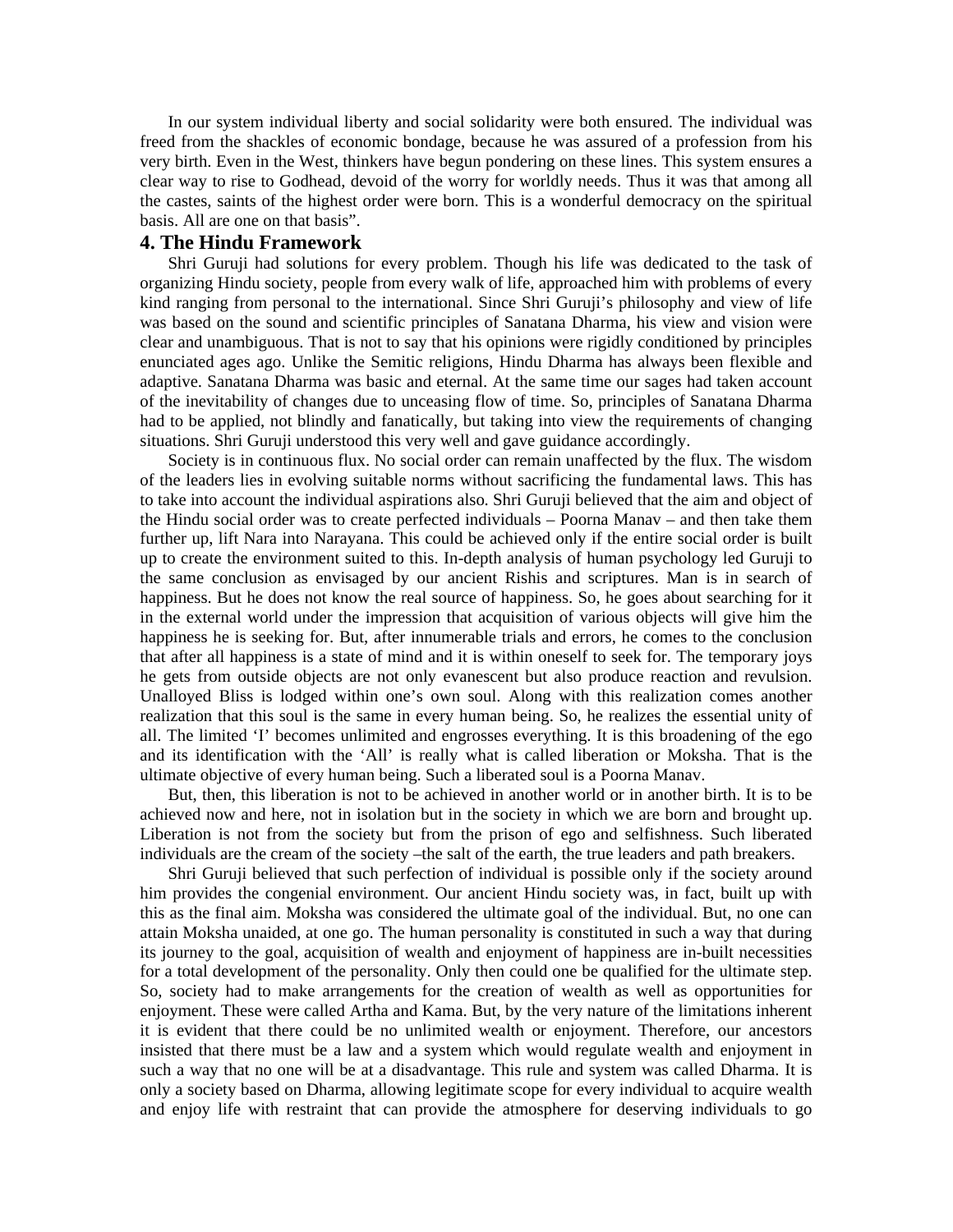beyond and graduate for liberation. Only such a society could be called a perfect society. This was the scheme of life, which was evolved in our country right from the beginning. These were called the four-fold Purusharthas. Guruji considered this to be the cornerstone of an ideal social order. These have nothing sectarian or parochial. They are indeed universal.

Along with this, the four-fold divisions into four varnas, and the four stages of life in the form of the ashramas were also part of the Hindu social organization; they sustained Hindu society for long. But now times have changed. Shri Guruji was realistic enough to recognize that the Varna Vyavastha and the Ashrama Vyavastha could not be practiced under the existing circumstances. So, he categorically stated, "As the older, dried branches fall off a growing tree to give place to new ones, likewise, the society would shed Varna Vyavastha the existing social structure at one time and give place for a new necessary one. This is a natural process of the development of the society."

Similarly, the Ashrama Vyavastha also could be introduced with suitable modifications to the best advantage of the individual as well as the society. That would give occasion for the utilization of immense amount of social capital, which is wasted under the present unplanned, chaotic condition. It is encouraging to find that the concept of 'Vanaprastha' is slowly catching the imagination of the society.

Shri Guruji was of the confirmed view that the Hindu social order based on Sanatana Dharma with suitable modifications has very great relevance today. It has none of the weaknesses of either capitalism or communism but has, at the same time, the advantages which they claim to possess. The Hindu social order combines individual initiative with social discipline. It does not stifle the individual like the communism nor does it place society at the mercy of individual selfaggrandizement. Shri Guruji believed that such a social order, if established in India, could be a source of inspiration for other countries as well.

Based on these fundamental principles Shri Guruji had also given us hints regarding the economic and political system, which we should evolve in order to give free and full expression to our national personality and its aspirations.

#### **5. In the Rishi Tradition – Mantra Dristan of Hindu Nation**

Imbibing the Rishi tradition and carrying it forward Shri Guruji looked upon the Motherland as a manifestation of Divinity. This was a unique tradition from the dawn of history in Bharat. The '*Vedic Sooktaas'* have hymns singing the glory of the Motherland. This reverential attitude continued, uninterrupted through the ages. Bemkimchandra's '*Vandemaataram*' describing Bharat as Lakshmi, Durga and Saraswati was only a new version of the age long sentiment. Shri Guruji fully absorbed this. Every little drop of water from our rivers and every little bit of sand, every mountain and every lake – in fact everything related to and reminding us of the Motherland, was the flesh of his flesh and the blood of his blood. There was total identification. The various languages spoken, the various forms of worship followed, the variety of dresses and dishes conveyed to him the richness and colourfulness of the beauty of India's soul. The history – be it one of sorrow and shame or success and joy reverberated in his mind with the same resonance as it did at that time to the people who experienced it. All these together constituted Hindu nationalism, which was identical with '*Sanatana Dharma*'. It was the protection, preservation and promotion of this eternal nationalism that was the life mission, which Shri Guruji inherited and worked hard to carry forward.

More than everything else it was this undying spirit of Hindu nationalism that was dear to his heart, because he knew that it constituted the national soul. Economics and politics, state and its administration, Constitution and Governance, all the limbs and organs of the state were, in a sense, subservient to this great ideal. Not that they are unimportant or insignificant. Each of them has a vital role, but only if and when it serves the purpose of the health and vitality of the nation. Shri Guruji looked upon the work of the '*Rashtreeya Swayamsevak Sangh*' as embodying the national identity. Every other activity started by *Swayamsevaks* is meant to serve one aspect are other of this all-embracing national pursuit.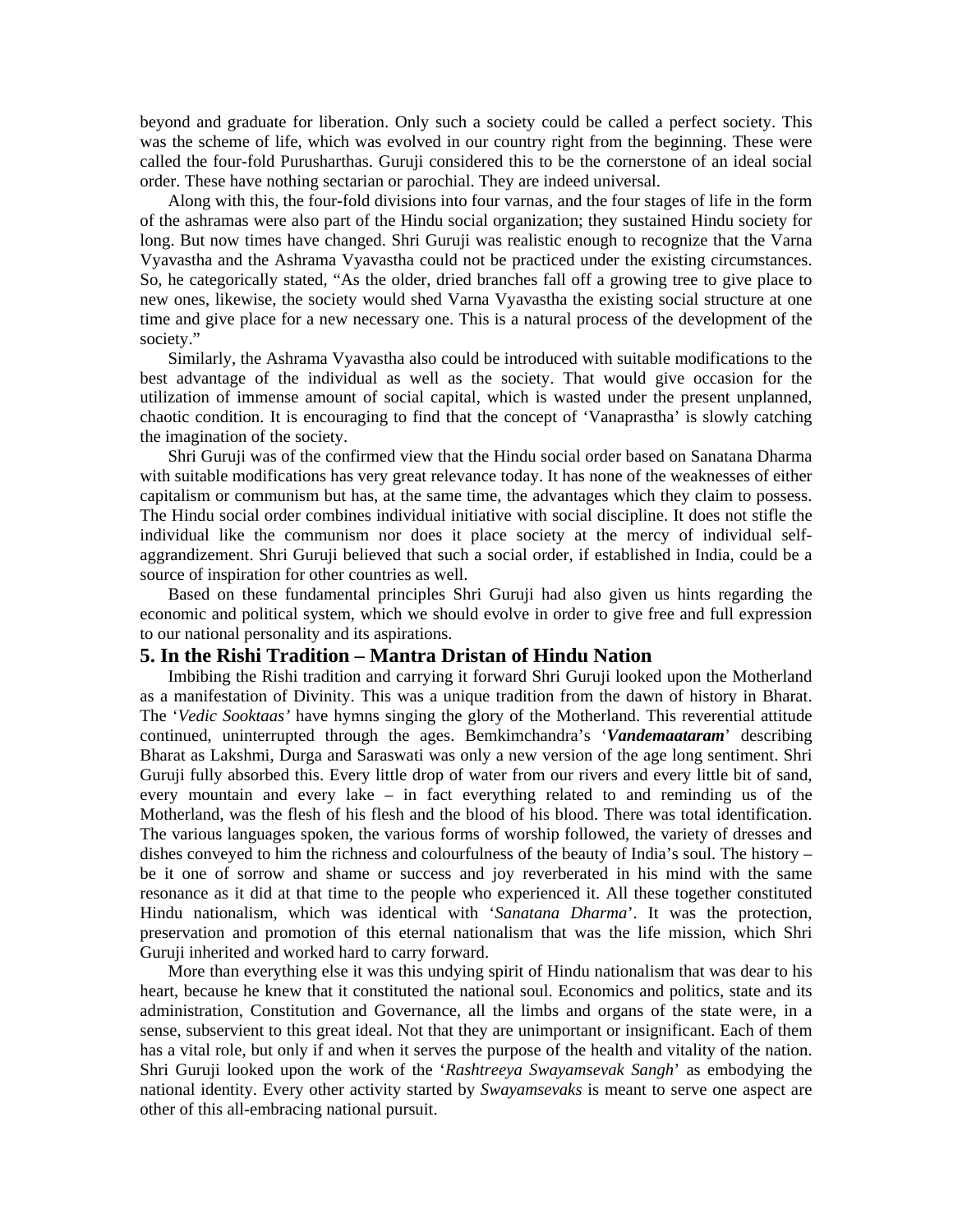From a deep and intimate study of the history of our nation both from experience and academic sources Shri Guruji realized that the real strength of Bharat lay in its spirituality and Dharma. The Hindu society could overcome all the vicissitudes of history by relying on these factors. Her history was made, her socio-economic evolution was shaped, her value system was formulated by Dharma & spirituality. This shraddha made her capable of climbing the highest reaches of all-round achievements and success. Even in periods of decline and downfall it was these inner reserves of strength that helped India to survive and also to regain the lost glory. Shri Guruji also realized that this was possible only because India had produced an unbroken succession of saints and sages, who were known in our tradition as the 'Rishis'. Rishis were people, wholly devoted to the acquisition and spread of knowledge and its propagation in the society. They were the custodians of the norms, values and virtues of our social and collective life. They coveted neither power nor wealth. They scrupulously remained away from these two. That enhanced their moral authority and hold on the society. Even the kings and rulers paid respect to them and took instructions from them, not only in spiritual matters but also in mundane affairs, because everything had to be governed by Dharma. Being totally unselfish, the Rishis could be trusted to give right guidance at the right time. Shri Guruji in his speeches has often pointed out, how right from the time of Rama and Krishna, this tradition was established in our country. Later on Buddha and Sankara, Vidyaranya and Samartha Ramadas carried on this unique tradition. In recent times again it was persons like Swami Vivekananda and Shri. Aurobindo, who were modern Rishis in the true sense of the term, that gave guidance to the nation.

Whenever there was internal decay of dharma within the society these Rishis came forward to re-interpret Sanatana dharma and propagated suitable value systems and patterns of bahaviour keeping the living touch with the roots of our culture intact. Whenever the society was faced with foreign aggression or overpowered by unhealthy alien cultural influences, it was again the Rishis who made necessary adjustments possible while sticking firmly to spirituality and Dharma. The Rishi tradition was the backbone of this ancient society. It had to be maintained.

It was from this point of view Shri Guruji looked upon the Sangh. The main responsibility of the Sangh was to create an organized strength of the Hindu society on the basis of Dharma. It is indeed a divine work. It will invigorate every aspect of national life without getting involved or identifying with, any one of them. Its capacity to inspire and guide is strictly moral. Shri Guruji visualized the Sangh to play the vital role, which the Rishi tradition had played in our society and see that the nation does not deviate from the path of Dharma. For this, it has to be above party politics and politics of power, above the corrupting influence of wealth, name and fame. Swayamsevaks as members of the society and nationals of this country have the right and duty to involve themselves and play their role in all the areas of their life and work. But Sangh as such would remain away and aloof from partisan involvements of any kind, only guiding by its moral strength invoking the national interests. This is a delicate and difficult job, which has to be undertaken with great care and sagacity. Pit-falls are many and are to be avoided. By whatever name it is called, this unique Rishi tradition alone is the guarantee for India to be faithful to the national soul and carry its mission forward under all circumstances.

#### **6. A Platform for Dharmacharyas**

Another insight that Shri Guruji brought into the activities of Sangh was the key role that *Sanyasins* and Dharma Gurus belonging to various sects and sampradayas had to undertake. *Sanyasins* were always held in the highest respect by the Hindu society everywhere, at all levels. They have a tremendous influence over the people's psyche. Their words and lives mould people and determine social values and behaviour. Every religious sect has its own head who is a *Sanyasin* or a Dharma Guru to whom its entire member pay obeisance. To a very large extent the Hindu social organization is their making. There are innumerable such sects under the respective *Sanyasins*. Shri Guruji, knowing the pulse of the people, realized that the Hindu society could be effectively organized only if these large numbers of *Sanyasins* are taken into confidence and they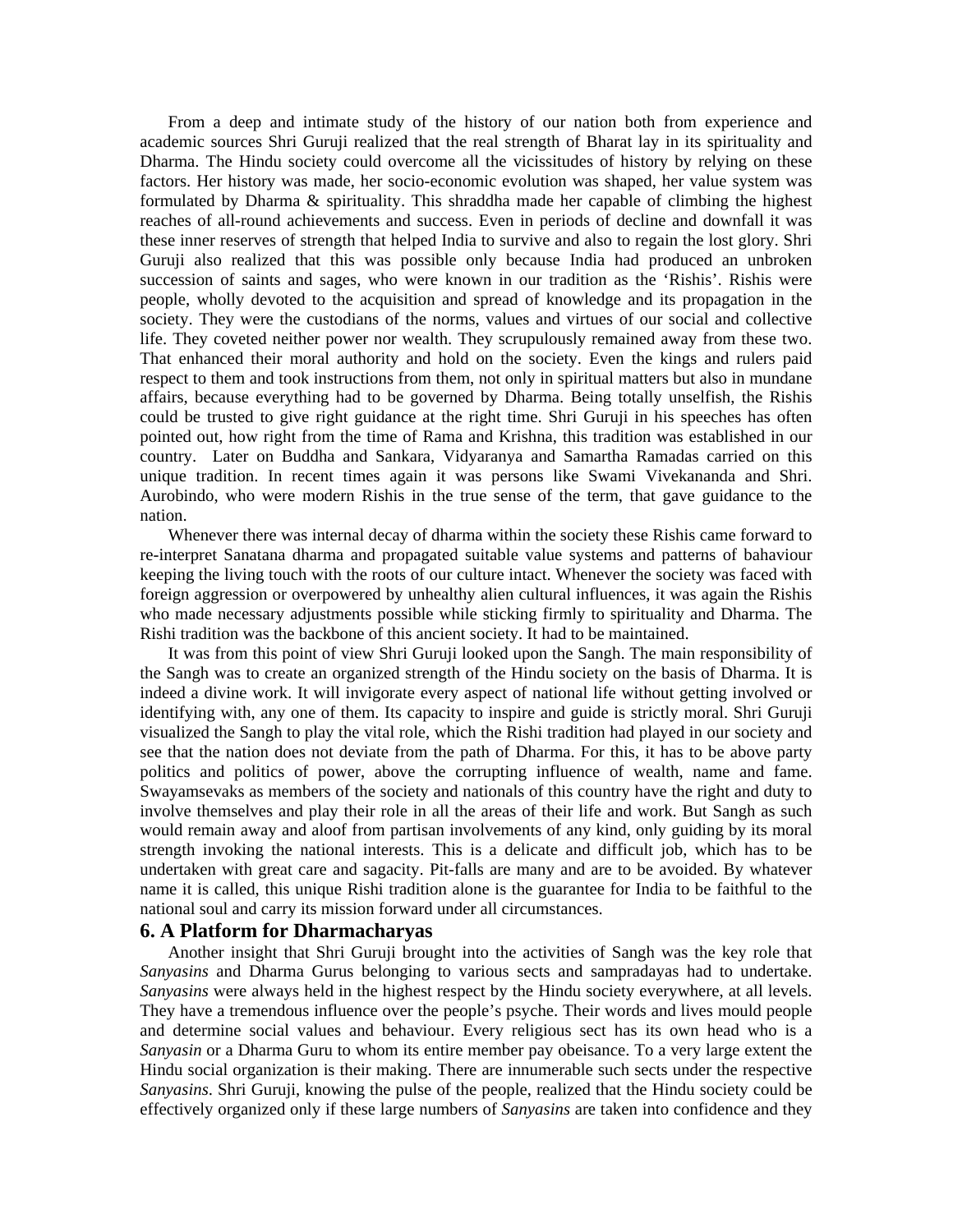also accept the need for an organized Hindu society. Social changes and reforms could be effectively brought about if these heads tune their activities in that direction. No worthwhile change for the better could be forced down the throat of the people by mere legislation. In India it had always been the responsibility of Dharmacharyas to bring about social changes. Evil customs could be abolished, new practices could be introduced and social integration could be brought about easily and smoothly if the Dharmacharyas took the lead. Shri Guruji saw that the Hindu society was in very bad shape. Out-dated customs still prevailed; untouchability continued. There was stagnation all around. Masses of people were getting converted. Service mentality was lacking. Organized effort could not be initiated. Social consciousness and inner dynamism were lacking. More over new spiritual organizations were springing up with modern out look while the older ones, were unable to adjust themselves to modern requirements. Even the Mutt heads and mission heads were finding it impossible to come together due to age-old beliefs and traditions. Unity of purpose of the various spiritual heads was the need of the hour. To bring them together on a common platform was a Herculean task, but that was the only way to strengthen the Hindu society. As Swami Vivekanada had stated, in order to achieve true national unity the scattered spiritual forces had to be brought together. Shri Guruji attempted the impossible and made it possible. Not only did they come together on a common platform, but also adopted unanimous resolutions and pledged to work for common objectives like the abolition of untouchability and social inequalities. In fact through the Vishwa Hindu Parishad Shri Guruji revived the millennia old practice of all the sampradayas and their heads coming together, explaining to each other their respective view points and creating a national consensus on the fundamental principles Sanatana Dharma while cherishing and nourishing the natural healthy diversities of beliefs, customs and practices. That was a unique contribution for which Shri Guruji will be remembered for all time to come.

# **7. Problems of Hindu Society**

Apart form the philosophical framework of the Hindu approach to life and its problems, Shri Guruji had expressed his views on almost all aspects and problems confronting the contemporary world. They are too numerous to be included in the compass of a small book of this size. We shall only try to select some from among them, which are illustrative in character.

Regarding the much misunderstood word "Hindu" Shri Guruji was of the view that 'the Hindu' denotes a society. It is a word that is found in our Shastras. It is formed with the letter Hi from the Himalayas and Indu Sarovar, conveying the entire stretch of our Motherland. Shri Guruji quotes from the Bruhaspati Aagama.

# *Himaalayam samaarabhya yaavad-indu-sarovaram*

# *Tam devanirmitam desam Hindusthaanam prachakshate.*

Though the word Arya is an old and proud name, Shri Guruji was not in favour of using that word in view of the "Cooked-up Aryan-Dravidian controversy". The word Bharateeya, though very ancient and normally unobjectionable it has acquired a connotation slightly different and ambivalent and as such cannot be a substitute or equivalent to the word Hindu.

Hindu Rashtra, according to Shri Guruji is not merely a religious concept. He defines Hindu Rashtra in the following terms. "Let me try to clear, at the very outset, one misconception about 'Hindu Rashtra'. The word Hindu is not merely 'religious'. It denotes a 'people' and their highest values of life. We, therefore, in our concept of nation, emphasize a few basic things: unqualified devotion to the motherland and our cultural ideals, pride in our history which is very ancient, respect for our great forefathers, and lastly, a determination in every one of us to build up a common life of prosperity and security. All this comes under the one caption: 'Hindu Rashtra'. We are not concerned with an individual's mode of worship".

When he was asked the question whether he opted for a Hindu state, Shri Guruji explained his concept in very simple terms "The word Hindu state is unnecessarily misinterpreted as a theocratic one which would wipe out all other sects. Our present state is in a way a Hindu State. When the vast majority of people are Hindus, the State is democratically Hindu. It is also a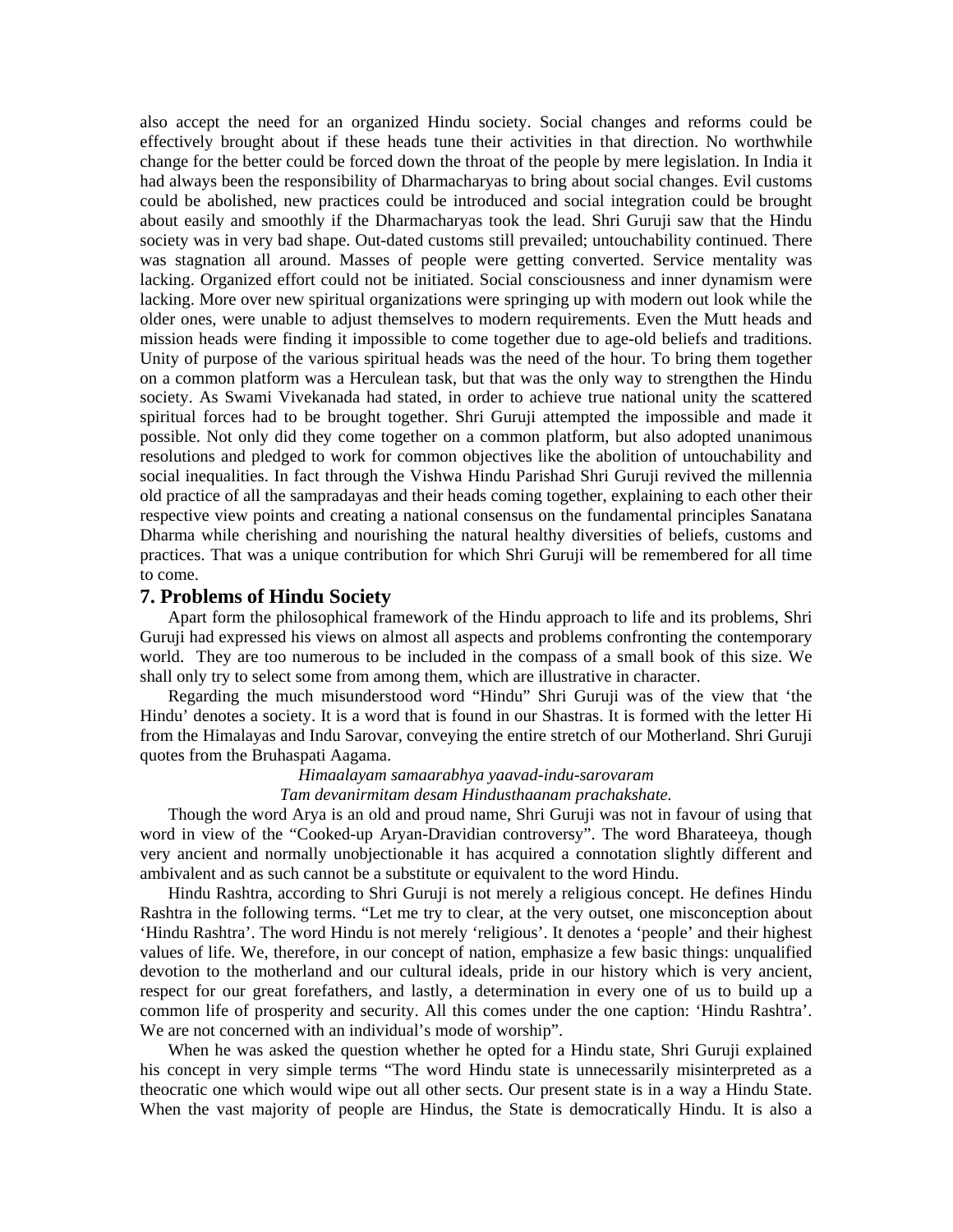secular state and all those who are now non-Hindus have also equal rights to live here. The State does not exclude any one who lives here from occupying any position of honour in the State. It is unnecessary to call ours a Hindu State or a secular state".

Many people, supposed to be very intelligent and highly learned are confused about the fundamental unity of Hindu society on account of the multitude of faiths, sects, castes, languages, customs and habits. They look upon Hindu society as a conglomerate of disparate and even conflicting elements. But Shri Guruji disagrees. He says, "Well, this question stems from a superficial view of our Hindu life. A tree, for example, appears to be full of heterogeneous parts like the branches, leaves, flowers and fruits. The trunk differs from the branches, the branches from the leaves- all as if entirely different from one another. But we know that all these apparent diversities are only the varied manifestations of the same tree. The same sap runs through and nourishes all those parts. So is the case with the diversities of our social life, which have been evolved down these millennia. They are no more a source of dissension and disruption than a leaf or a flower is in the case of a tree. This kind of natural evolution has been a unique feature of our social life".

Shri Guruji's views about the role of war in settling conflicts among nations and place of violence in society are clear and specific. According to Hindu Dharma war is the last resort, not to be undertaken lightly at the very first provocation. "It should be used as a surgeon's knife. Even as a surgeon uses his knife to perform an operation to get rid of an infected portion to save the patient, so also violence in certain extraordinary circumstances can be used to cure the society of any malady that needs such a surgical intervention. Further, certain other conditions should be fulfilled. One who applies violence should have perfect control over it, should know when, where, to what extent and how far to apply it, when to end it and how to repair the damage caused, if any"

He was absolutely non-dogmatic about certain things, which people very often consider to be basic to Hindu Dharma. On the question of vegetarianism Shri Guruji is of the view that our Shastras have taken the comprehensive nature of the world into consideration and made rules for different living being to suit their different tastes, attitudes etc. They have not made a flat rule applicable to one and all.

Regarding cow slaughter Shri Guruji looks upon cow as a special case, which cannot be classed with other animals. Even in the Vedas cow is called that which should not be killed (Aghnya).

Shri Guruji considered that Cow slaughter began in our country by the foreign invader to stamp out every vestige of self-respect in Hindus. It is a sign of slavery, which should be removed in the interest of national self-respect. There are other reasons also why Cow slaughter should be put an end to. There are so many grounds on which a ban is not only justified but also necessary. Even from the point of view of economics Cow slaughter is a bad bargain if not suicidal. Shri Guruji felt that all these should be explained to the people. "However, I look at it from another standpoint also. Cow slaughter began in this country with foreign domination. The Mohammedans started it and the Britishers continued it. Therefore it is a stigma on us. We have now achieved independence and with it all such stigmas ought to be removed. Otherwise we will be still labouring under mental slavery. Now instead of being removed it has increased manifold".

Regarding the unique characteristics of Hinduism, which are not found in other religions. Shri Guruji makes the following points. "The idea of *Ekam sad vipraah bahudhaa vadanti* (Truth is one, sages call it variously) is one of unique ideas of Hinduism. Secondly, whereas the others have been pursuing an outward search for happiness, our philosophy has concentrated on the inward search. It is this inward happiness that has been termed as *shreyas*. The social order, if it has to secure maximum happiness to all, must be able to ensure *shreyas* to one and all. The philosophical basis for the incentive to do this lies in our concept of the 'community of soul' and its realization. Bhagavad-Geeta has said *Ishwarah sarva-bhootaanaam hriddesherjuna tishthati*. Such a categorical assertion of the identity of soul in all living beings is found nowhere else".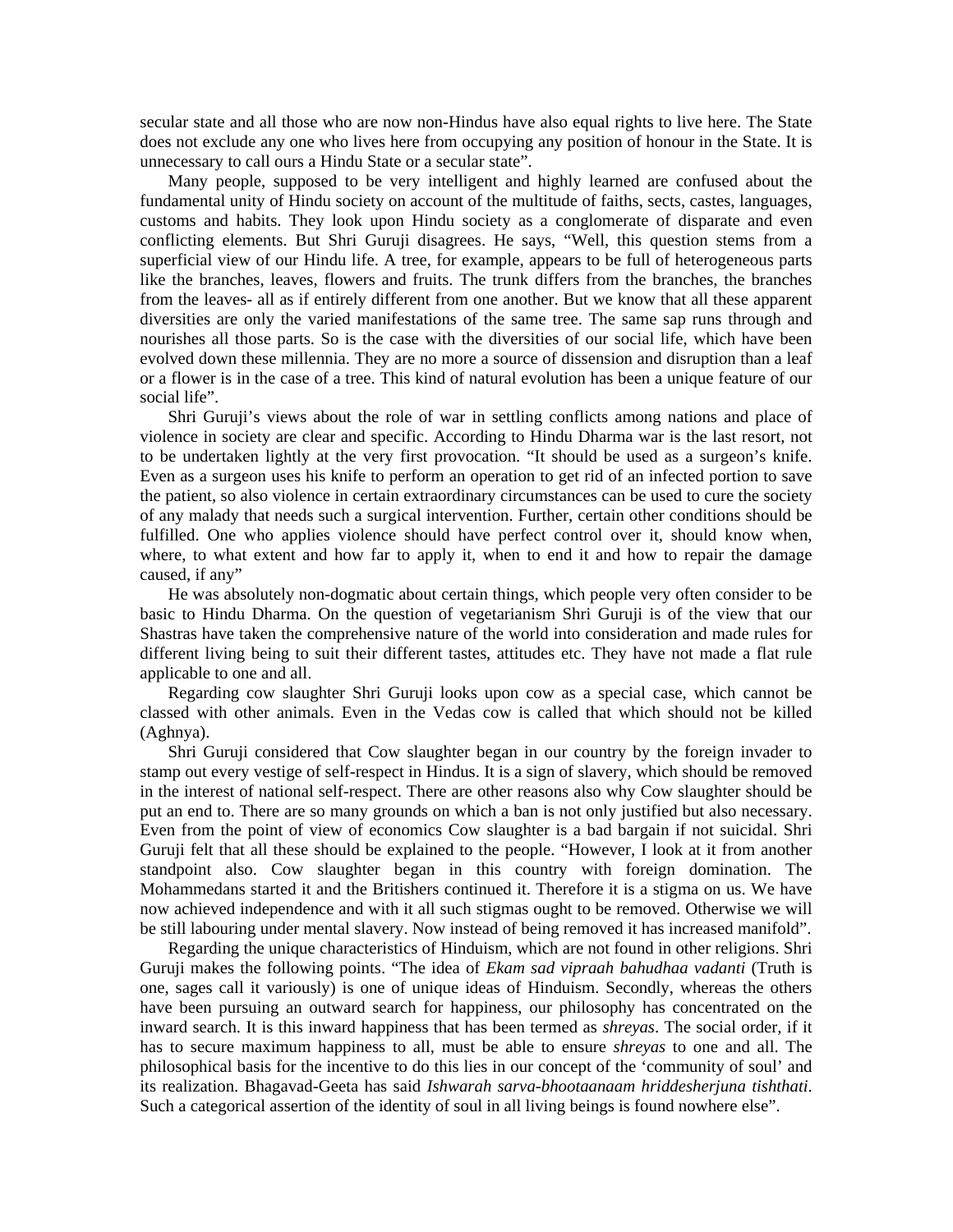Shri Guruji was not taken in by the "Great upsurge of religious fervour in the country" His considered view was that one has to judge it from the point of view of the effect it produces on the society. Shri Guruji asked. "Are they able to instill in the people's mind a noble resolve to put an end to their present-day self-centered life and to live up to those sacred teachings of character, service and scarifies? I feel the answer is clearly a 'no'.

Mere momentary upsurges of emotion will not build character, Often; effusion of emotions will only shatter the nerves and make the person weaker than before, leaving him a moral wreck. It is just like a liquor-addict who is left imbecile after the effects of liquor subside". A tree has to be judged by its fruits, mot merely by its foliage.

On the question of "Akhanda Bharat" Shri Guruji accepted that it was his dream and there was nothing to be apologetic about it. Explaining it further he said; "Our national prosperity and happiness were razed to dust when we thought of *Brahma satyam jaganmithyaa* only. A similar fate overtook us when we were immersed in our narrow personal and family life alone. So, both these extremes – ativyaapti and avyaapti – must be avoided and a middle path adopted. We get that balance. When we take up the golden mean between the two extremes in the form of 'nation'.

# **8. Sanatana Dharma Vs Other Religions**

Shri Guruji's personality was essentially spiritual. Naturally, his outlook on every subject had the spiritual orientation. The spiritual enlightenment, which pervaded his whole life, was the result of intense Swadhyaya and Sadhana. But, he never gave spiritual discourses or even answered questions on spirituality or spiritual experiences. Only people very close and intimate with him could get occasional glimpses of his Sadhana or Siddhi. But, people in the spiritual field and those who were heads of spiritual institutions were aware of this dimension of Shri Guruji, which he zealously kept away from the public gaze. Such people had a high esteem of Shri Guruji's attainments, so much so that when the Peetha of Sankaracharya of Dwaraka fell vacant and had no immediate successor, the name that was suggested by the concerned people was that of Shri Guruji. They wrote to him imploring to accept the great seat. Nobody had any doubt about Shri Guruji's spiritual qualification for the high office. But Shri Guruji politely turned down the offer on the ground of his being too small and instead suggested the name of a person who according to Shri Guruji was qualified enough. The suggestion was accepted.

Shri Guruji's views on religion was truly in the Hindu tradition, reestablished and reinstated by the Sri Ramakrishna Vivekananda order. Contrary to the image that is sought to be given to Shri Guruji by vested interests, Shri Guruji was no fanatic, because Hinduism by its very nature is liberal and inclusive. It had no difficulty in accepting the validity of any form of faith or religion so long as it catered to the moral and spiritual evolution of its followers. Even the attitude of certain religions, which claim exclusive possession of the ultimate truth, can be understood so long as it does not impinge on the religious freedom of others who hold a contrary belief. What is objectionable is deliberate, organized effort to impose one's religion upon others. This was Shri Guruji's attitude also.

"We Hindus believe that each individual can worship the Form of his choice in his own way. All can attain Him-if the effort be sincere and honest. And that is why Hinduism is not a proselytizing religion. The very idea of conversion starts with the assumption that mine is the only sure and correct way and all others must be converted to it. Do you believe in this? This, if said in respect of attainment of God, will be speaking too low of Him. In fact in Hinduism we not only tolerate another man's religion or way of worship, but we have a respect for it. It is not 'conversion' into Hinduism. It is only giving an opportunity for those who had been made to change the faith by force of circumstances in the past, to return to their ancestral faith. Is it not a fact that only a handful of Muslims came to our country from outside? All the rest have only changed their faith for well-known reasons. Returning to one's ancestral faith is not conversion at all, it is merely home-coming".

What Guruji objected to was the abuse of religion as a separatist ideology by vested political interests. Shri Guruji firmly asserted "politicians are playing their own game by dividing the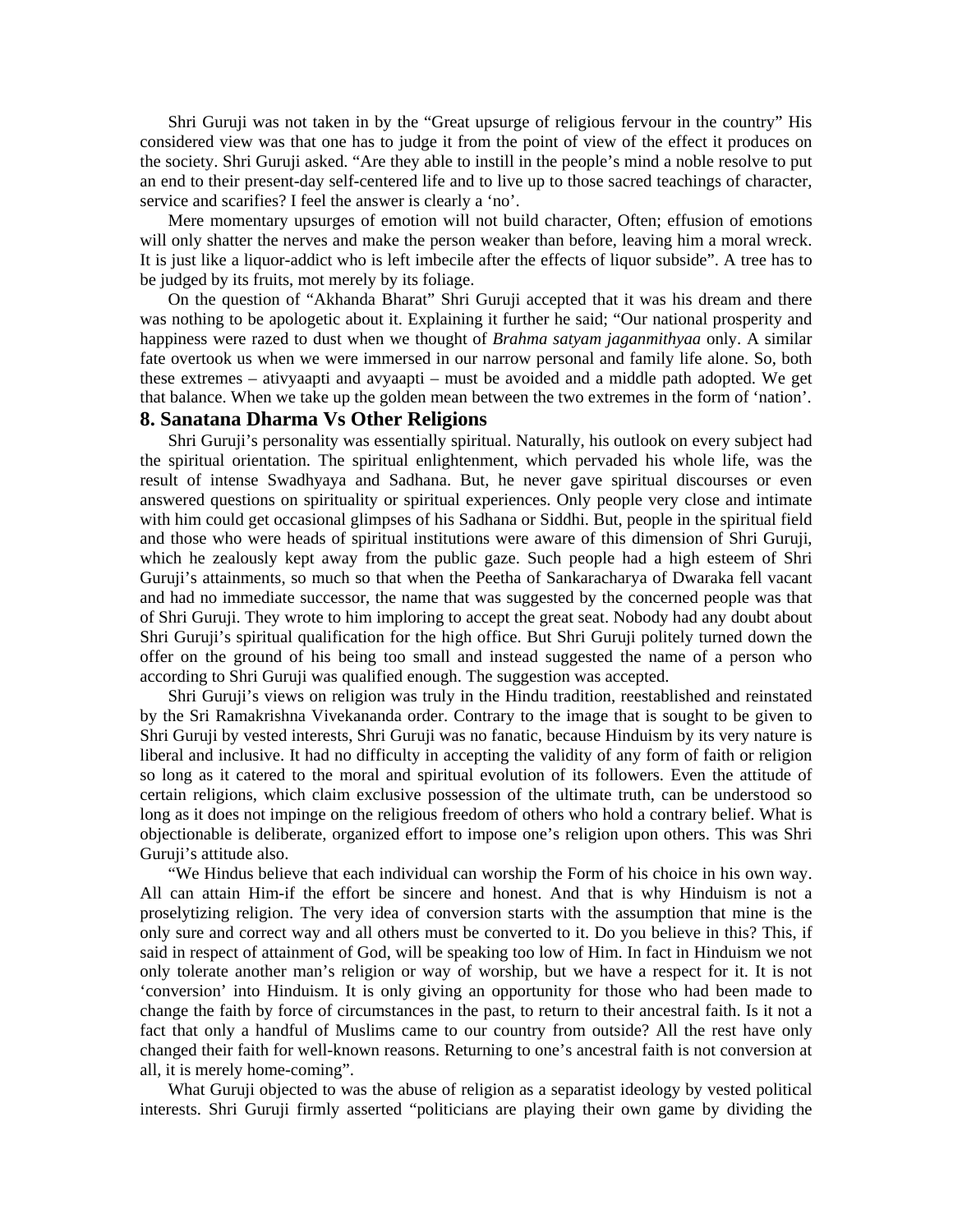people more and more. In all such communal matters, the villain of the peace is the politician. Persons of great merit, character and devotion to God, who should have been the real leaders of the people, are nowhere."

The same attitude could be extended to Christians and Christianity also. Shri Guruji's approach was not one of expediency but one based on principles of Hindu culture and philosophy. Wherever he has criticized or condemned Muslims or Christians, it would be seen that the target of criticism was not religion as such but the abuse of religion by politicians who promoted separatism and even anti-nationalism.

When the heated question about the controversial issue of a common civil code arose, Shri Guruji did not lend his support to that idea. Guruji said that while a humanitarian and reformist attitude in these matters is all right, a mechanical levelers-attitude would not be correct. Guruji said that he will be happy if the Muslims arrived at the conclusion that polygamy is not good for them. He would not like compulsion. His view (or conviction) was that India always had infinite variety and still for long stretches of time India was one strong nation. What were needed were Unity and Harmony and not Uniformity. True to the spirit of Sanatana Dharma, Shri Guruji stated, "We must respect, not merely tolerate all other faiths. Ours is not Sahishnutavad but Sammanavad" (not tolerance but respect).

Shri Guruji firmly believed that when religion is used for political purposes or religion looks for political support for its existence or expression, it is bound to lose its purity and capacity to as sure the goal which the founders had set before them; it becomes a handmaid of power, degenerates and causes ruin all around.

"Even after understanding all this, there are some who feel that political power is essential even to spread our *dharmic* ideology. In the past, Christianity and Islam, they say, spread far and wide because of the political power they wielded. But on a closer study, we will find that ultimately political power will never solve the problem. For instance, the Government and most of the people were ranged against that single individual, Jesus Christ. After he was crucified on the cross, his disciples had no one to guide them. But their hearts were charged with idealism. Fired with the spirit of Christ, with the faith and zeal of their new realization, they spread far and wide in the world. And the world bowed at their feet. Then they had no political power. But when, in course of time, their successors fell a prey to the lure of political power, corruption and degradation entered their ranks. The present plight of Christianity rendered powerless to mould the life of its own Christian countries and even made a tool in the hands of imperialistic political powers is the direct outcome of the pollution of their ranks with political ambition. The perversion of Islam at the hands of its power-drunk followers-miscalled the spread if Islam-is too well known. It had nothing to do with the awakening of the spiritual values of life".

# **9. Various Issues and their Solutions**

Shri Guruji was not a saint who saw a sin in every social evil. He was a social scientist who looked for the cause – effect relationship and sought to remedy the bad effect by removing the root cause. When the editor of the illustrated weekly of India told Shri Guruji that his next issue will be on the subject of prostitution and expressed the fear, that Guruji would not even touch it with a pair of tongs, Shri Guruji disarmed him by a candid explanation. Shri Guruji said, "It all depends upon how you bring out the issue, and what will be the idea behind it. If it is done only with a view to appeal to the low tastes of the public, then definitely no decent man will relish it. If it is brought out to throw light on the problem from various angles, then it *should* be read by one and all. It should also be recognized that this practice stems from a human weakness, which has made this profession a social need for thousands of years. As such, it is well nigh impossible to root out completely this profession. Then, the only approach to this problem would be to improve the conditions of those women who are in this profession, give them education, make them devoted to Dharma and God".

Shri Guruji believed that every Hindu, belonging to whichever caste, has a right for 'Yajnopaveta' and 'Gotra'. If they do not know their 'Gotra', have lost touch with it, they can be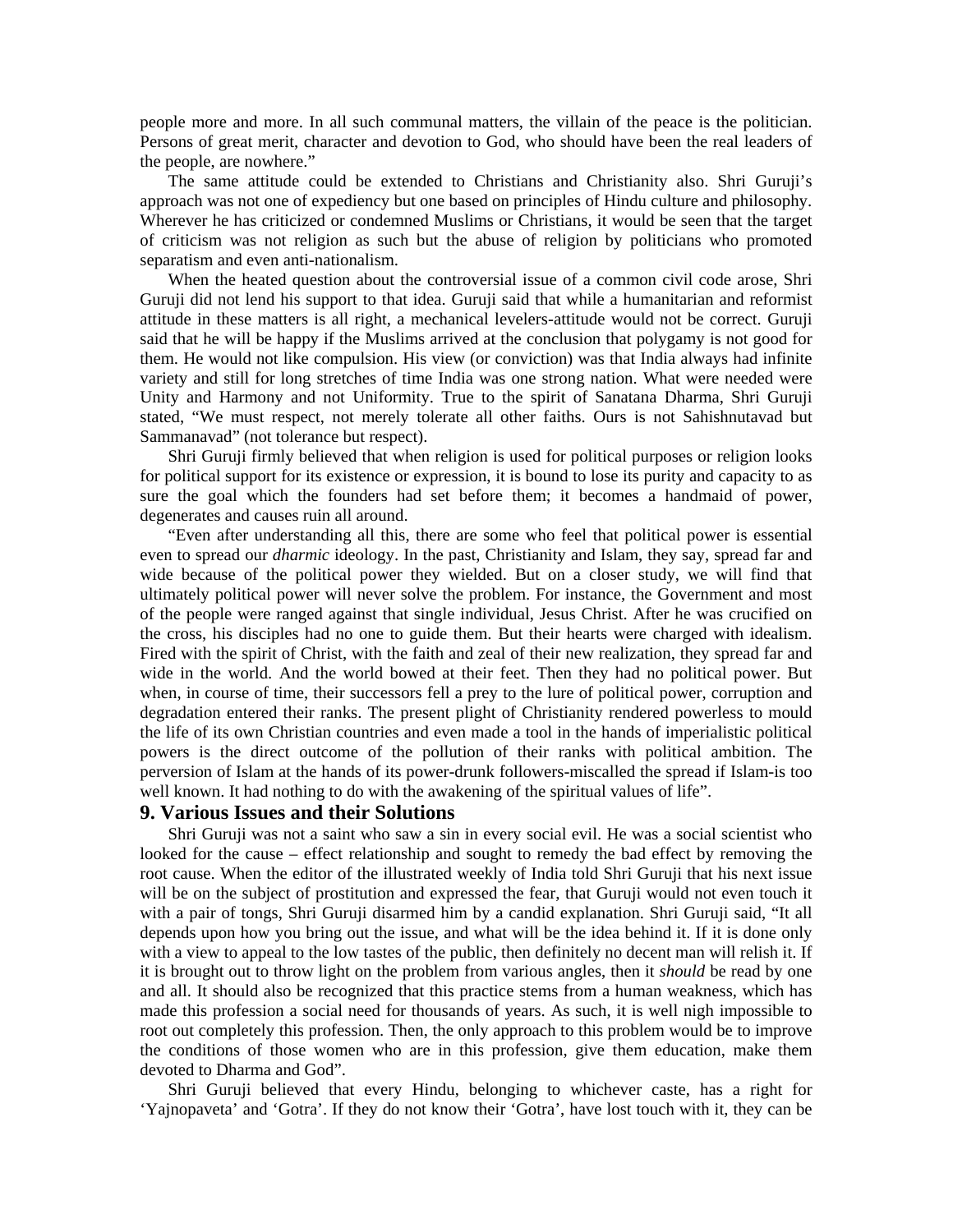given the 'Gotra' of the priest. That was being done in the olden days and has sanction of the Shastras, Shri Guruji pointed out that in the shastras, it is also said that all those who do not come under any 'Gotra' belong to 'Kaasyap Gotra', because all are supposed to have been born from 'Kaasyap'. They should be given equal rights and footings in the matter of religious rites in temple worship, in the study of Vedas and in general in all our social and religious affairs. This according to him was the only right solution for all the problems of castism found in the Hindu society. Shri Guruji also submitted these suggestions to all the Sankaraachaaryas. Going a step further Shri Guruji was willing to accept Muslims and Christians desirous of returning to Hindu fold by giving them a 'Gotra' with some little 'Praayaschitha'.

Shri Guruji had given considerable thought to serious questions of economic development like industrialization and had expressed his views which are in tune with our age old Bharateeya culture, fully taking into account the changed situation. For example, on the question of the pattern of industrialization Shri Guruji said, "Nationalization of industries means State Capitalism which is as good or as bad as Capitalism. I look forward to a system of Industrial Cooperatives wherein every member of the Cooperatives – why every member of the society at large – would understand both his responsibilities and obligations more than his rights and the way to evade duties. Bharatiya culture lays stress on the duties and obligations of oneself to the community. I would like free Bharat to recapture that spirit. Small scale and home industries should be spread everywhere. They should feed the bigger centers of industry. For example, Japan's industrial structure is like that. In cycle industry each part can be separately made and assemblage can be done at one center. Only some specified industries pertaining to Defense etc, may be single largescale endeavours. This alone will ensure a harmonious build up of agriculture and industry. It will also help to eliminate the growing disparity between village and city life".

Shri Guruji was not in agreement with those who considered industrialization, mechanization and economic progress as almost synonymous. To a question whether this approach is right, Shri Guruji replied, "That is the reason why the world is heading towards conflicts and wars. In the competition for the disposal of surplus production to other countries, conflict for markets develops after a stage. Fight ensues. Secondly, men are thrown out of work by machines. But this should not be. The Western theory of creating multiplicity of wants, more machinery to meet them and so on, will only result in making man the slave of machine. It should be clear that machine is for the happiness of man. It is like *Bhasmaasur*, and will destroy the maker if not held in control. Persons with moral force and wisdom can alone control and direct such a *Bhasmaasur*. Men with such sovereign authority must be able to guide the destiny of man".

Shri Guruji's well considered view on how to impart religious values in our school curriculum with out bringing in any particular religion as such is worth recollecting. "Certain fundamentals can be accepted, viz., belief in a Universal Being pervading the entire universe, and having the realization of that Supreme Principle as one's aim of life. There are many. But broadly speaking, whatever may be the way, controlling the mind and preventing it from going the evil way is the basis. The principles of Yoga form the basis for all religious life, whatever the denomination of one's faith be. Concentration of mind requires some training in Yoga. Emphasis should be on instilling *shama damaadi shatsampatti* (the six-fold virtues like tranquility, selfrestraint) in the children. Now, in the present system, only some information and bread-earning tuition is all that is imparted". He has also suggested certain courses that can be easily adopted for this purpose.

"Education on a mass-scale giving the right understanding of religion –not the non-religious education that is being imparted nowadays by our politicians, but good, religious education. Give people true knowledge of Islam. Give people true knowledge of Hinduism. Educate them to know that all religions teach man to be selfless, holy and pious. Then, teach history as it is. Set right the present distortions. If there was aggression from the Muslim invaders in the past, say so, and also that the aggressors were foreigners and have nothing in common with the Muslims here. Let our Muslims here say that they are of this land and that the past aggressors and their aggressions are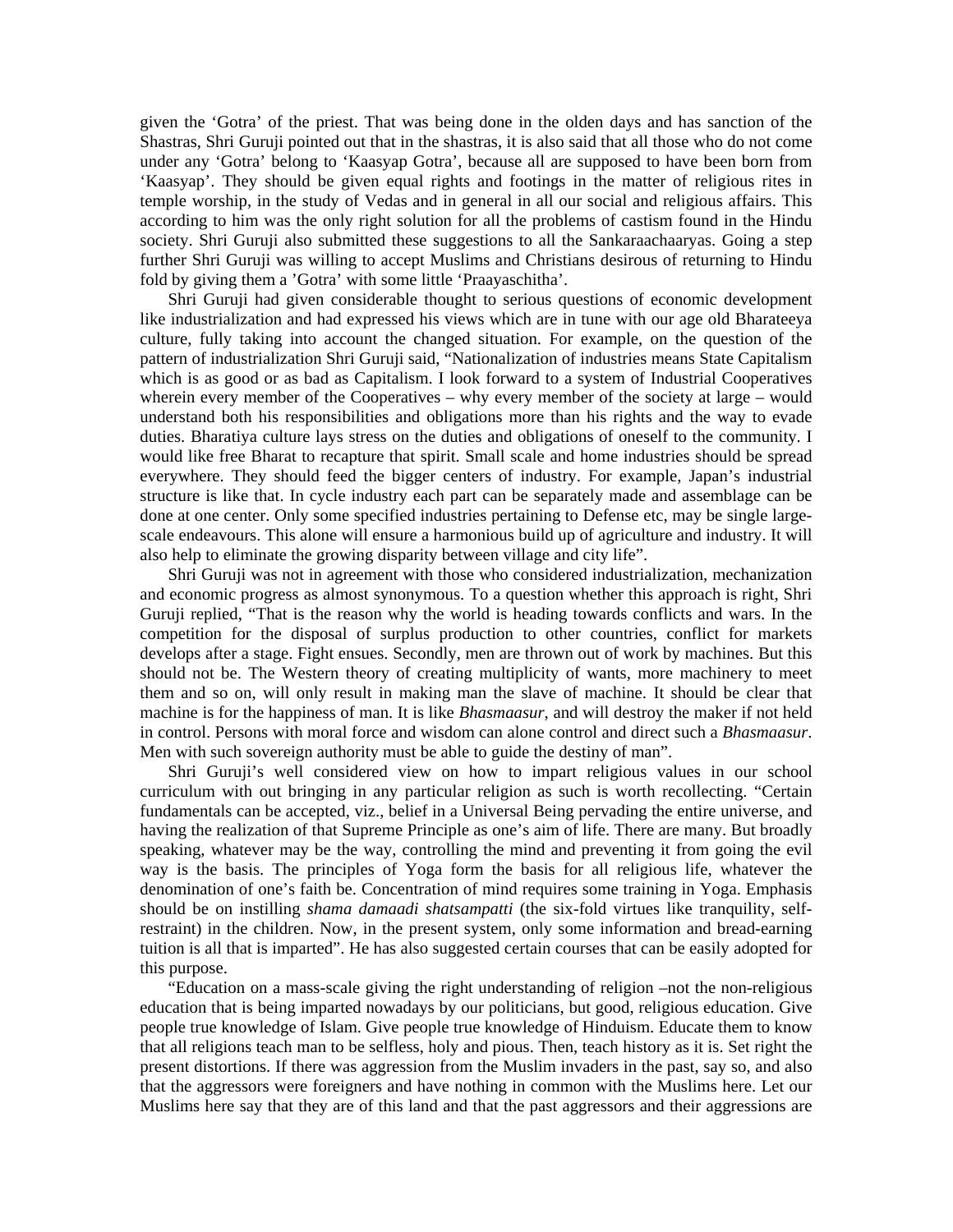not part of their heritage. Instead of being taught what is true, the Muslims now are taught the distorted version. Truth cannot be hidden for long. However long you hide it, ultimately it comes out and creates only far worse feelings. Therefore I say teach history as it is. If Afzal Khan was killed by Shivaji, say that a foreign aggressor was killed by a national hero".

On the matter of teaching Sanskrit to students Shri Guruji regretted that there was no attempt even up to the college level to make the students speak simple Sanskrit, as it is done in the case of English. His mind revolted against the practice of even thesis for Doctorate be written in English. Sanskrit is a living language. There are many who speak it. Even to day books and papers are published in Sanskrit. With all these, Shri Guruji wondered why Sanskrit is taboo.

Shri Guruji had very clear ideas about the special features of the Hindu concept of education. He says "Recognizing and bringing out the diverse talents latent in man is taken as the cornerstone of modern education. The modern system has yielded substantial results too. We find men of great achievement in the various fields of arts and sciences in all modern countries. Merely stuffing of information into the brain and making it a lumber room, as is done in our country, is not its aim. The Hindu concept of education goes further. It does not content itself by merely drawing out the latent physical and intellectual faculties in man. According to us life is not a mere bundle of desires and passions; there is an Ultimate Reality residing within us. To realize and manifest That is the basic aim of our system of education".

Shri Guruji's view on our leaders proclaiming India 'secular' is both interesting and instructive "Emphasizing a state as secular, from the point of view of a Hindu, is superfluous. All these centuries in the past, we have been able to maintain religious harmony in the country. The state was only keeping a close watch to see that the people did not fall out and thus render the state weak. Otherwise all had their freedom of worship etc. That was the concept followed by Hindu ideology. But it was only in the interim period of Buddhist era that the state was nonsecular, i.e., theocratic. During that period, the resources of the state were being used for propagation of a particular persuasion and dissuading others from practicing their own. All these unfortunate things were done by the state in the name of Lord Buddha, i.e., out of a misunderstanding of what he had said. This was only an exception to the great current of our national life. Therefore the qualifying word 'secular' is superfluous and unwanted from our point of view".

Even on a subject like our constitution and the various amendments brought in frequently Shri Guruji's views are extremely sound. "My only regret is that the Government is setting bad precedents in the formative years of free Bharat. The articles of people's faith and objects of their reverence are being weakened one by one. The Constitution could have been made into a unifying and strengthening factor. They began wrongly by framing an elaborate Constitution too cumbrous for reverence. Even so it could have been developed into an object of respect if the Government itself had any regard for it. But nothing of the sort exists. There is an amendment every year. People get the impression that you can play with the Constitution as you like. Its sanctity has been violated. I wish they had given an honest trial to the Constitution for at least 10 to 15 years. Then we would have known how it worked as it was and where to amend it for improvement. Actually the Government has been hammering away at it with out any second thoughts. That is why I said that the Government is setting bad precedents".

#### **10. Ideal Hindu Women**

Shri Guruji believes that women had a very vital role in bringing about social cohesion and also in building up character in the society. For this, what was necessary was to emulate the heroic examples of womanhood in our history. It was not necessary nor is it advisable to borrow foreign models, which have no relevance in our country. On the contrary it will only disrupt our society and destroy our values. Two role models of women who could be emulated with great advantage, often quoted by Shri Guruji are *'Vidula'* and *'Savitri'*. About *'Vidula'* he says, "There is a beautiful anecdote narrated in *Mahabharata*. There was a queen by name '*Vidula'*. She sent her son Sanjay to the war-field but the fellow became nervous and terror-stricken. He turned his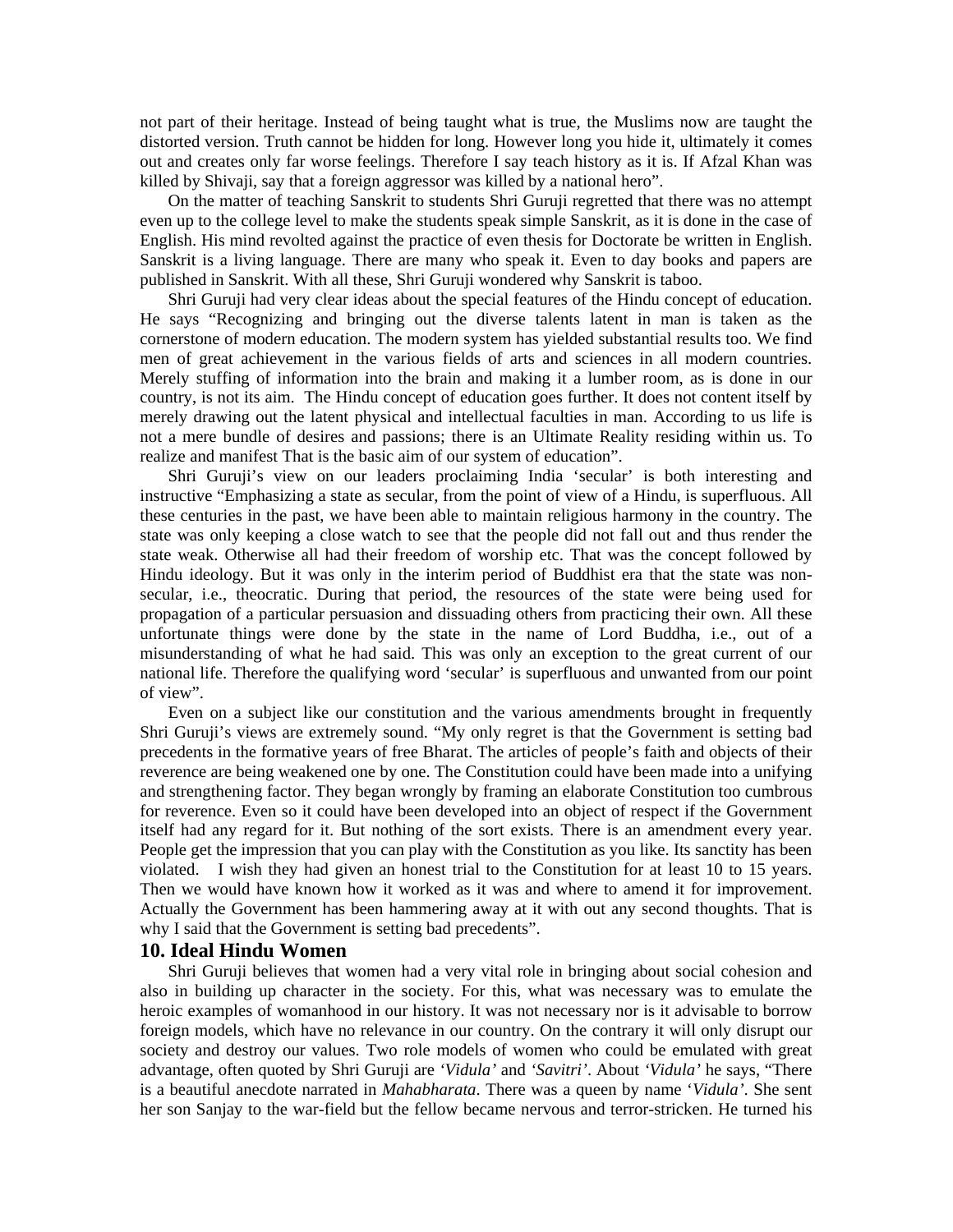back to the enemies and galloped to his capital. When *Vidula* saw her son in that crestfallen state she closed the entrance to the fort and severely chastised him. The conversation between the mother and the son has become famous as *Vidula-Sanjay-Samvad,* wherein *Vidula* instructs her son as to how a brave warrior should conduct himself on the battlefield. She then orders him to go back to war and return as a victorious hero. As the story goes, Sanjay sallied forth into the battlefield, displayed exemplary valour and came back to be received by his mother with honour. The words of *Kunti* when the five *Pandavas* came to seek her blessings before proceeding to give battle are remarkable for their heroic tone. She says:

*Yadartham kshatriya soote tasya kaloyamagata:* 

*Na hi vairam samanaddhya sidamti purusharshabha:* 

(The moment has arrived for which Kshatriya mothers give birth to sons. Lion-hearted men are not cowed down in the face of enemies.)

"I am sure, if our mothers make a resolve to uplift the society, then there is no power, either in this world or the other, which can defeat them. The ideal of *Savitri,* before whom even the Lord of Death accepted defeat, is before them. May they all invoke within themselves such single-minded devotion to the ideal, such purity of character and such peerless heroism! Once we do this, I am sure, the long night will pass and a new dawn will spread its golden hue over the horizon of not only Bharat but over the entire world with the renewed effulgence of our *Dharma*".

There is one more couplet in *Mahabharata* which says: May no woman give birth to one who would mutely suffer insults, who is devoid of vigour and manly prowess and one who would bring joy to the enemies".

With the great qualities of Motherhood ingrained in them women could play a tremendously effective role in transforming the society, even working well within the limitations imposed on them by their domestic responsibilities. Shri Guruji suggested that "They could establish useful contacts among the womenfolk in their own nighbourhood and carry out programmes which would inculcate our cherished ideas among them and their children. The spirit of mutual help and service would also have to be made popular through our day-to-day social intercourse. Our womenfolk should not be allowed to develop inferiority complex or a feeling of helplessness. They should be taught that they are the living emblems of *Parashakti*. There are quite a few of our educated mothers who have spare time and energy, which is often wasted in gossip or fashionable clubs. Here is one useful hint for them. There will be many small boys and girls in their nighbourhood who do not go to schools. They can make such children gather either in their own house or in some other convenient place and engage them in games, stories, songs, etc".

Though the duty and responsibility of looking after the home and preserving its purity and sanctity mainly rested on the women along with the inescapable commitment to bring up children in an ideal way, Shri Guruji believed that women have a special role to the society for which they are eminently fitted. He was neither a votary of seclusion of women nor and advocate of modern feminism. He wanted women to be well educated and socially oriented. He has given certain tips, which could be well absorbed and regularly practiced by our enlightened Mothers and Sisters. "Literacy campaign among women is one more important programme, which our educated mothers alone can successfully tackle. But here also, inculcating noble *samskars* in them should be given the priority; teaching of alphabets should come second. In order to do this, instill in them a spirit of pure devotion to our motherland, faith in our *Dharma* and pride in our history. Show them the map of our sacred Motherland, the holy streams and mountains, the *Tirthas* and *Temples* stretching right from the Himalayas to Kanyakumari. Introduce them to the rich variety of our national life in language, literature, art and social traditions. Thus make them become intimate with the true spirit of our national being".